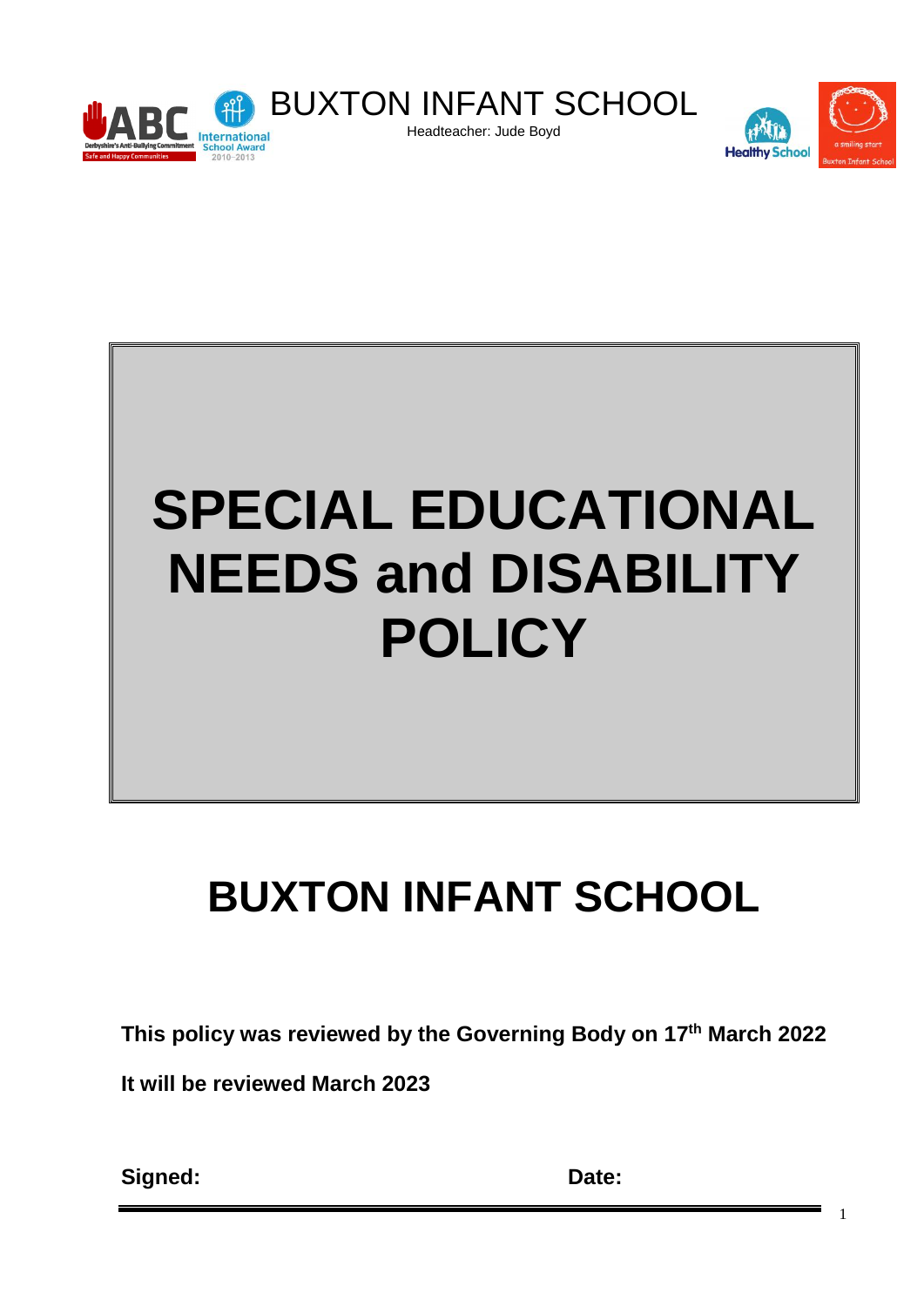## **Aims**

**Our SEND policy aims to:**

- **Set out how our school will support and make provision for pupils with special educational needs and disabilities (SEND)**
- **Explain the roles and responsibilities of everyone involved in providing for pupils with SEND**

At Buxton Infant School we strive to ensure the inclusion of every child, responding to their individual needs. Our school community fosters a holistic care for each pupil which enables staff to use their unique knowledge of each pupil to work towards removing any barriers to learning.

Meeting the needs of all pupils including those with Special Educational Needs and Disabilities (SEND) is central to the work of our school. All staff, parents/carers, children, governors and outside agencies work to ensure that the children have access to the highest quality teaching and learning; this helps to enable the children to achieve their potential in a supportive and caring environment. This does not mean we treat all learners in the same way, but that we will respond to learners in way which take account of their varied life experiences and needs We respect the unique contribution which every individual can make to our school community.

We will use our best endeavours to give pupils with SEND the support they need, whilst having access to a broad and balanced curriculum.

We endeavour to monitor all children and identify children as early as possible who are not making appropriate progress in the four broad areas specified in the SEND Code of Practice:

- Communication and interaction
- Cognition and learning
- Social, mental and emotional health
- Sensory and/or physical needs

#### **Objectives**

Working in partnership with parents we will:

- Ensure early, accurate identification and assessment of children with special educational needs takes place
- Plan and provide appropriate support for identified children, liaising with outside agencies as appropriate
- Monitor, record and evaluate the progress of identified children on a continuous basis
- Seek and take into account the views of identified children, ensuring that all identified children access all curriculum areas at their own individual level
- Set up effective communication systems, under direction of the SEND co-ordinator, both within school and between school and parents, governors and outside agencies

We are sensitive to children who are experiencing emotional difficulties and they will be closely monitored by class teachers. They will consult with parents, the Family Resource Worker or the SENCO.

## **Legislative Compliance**

This policy complies with the statutory requirement laid out in the SEND Code of Practice 0-25 and has been written with reference to the following documents. It has been written as guidance for staff, parents or carers and children.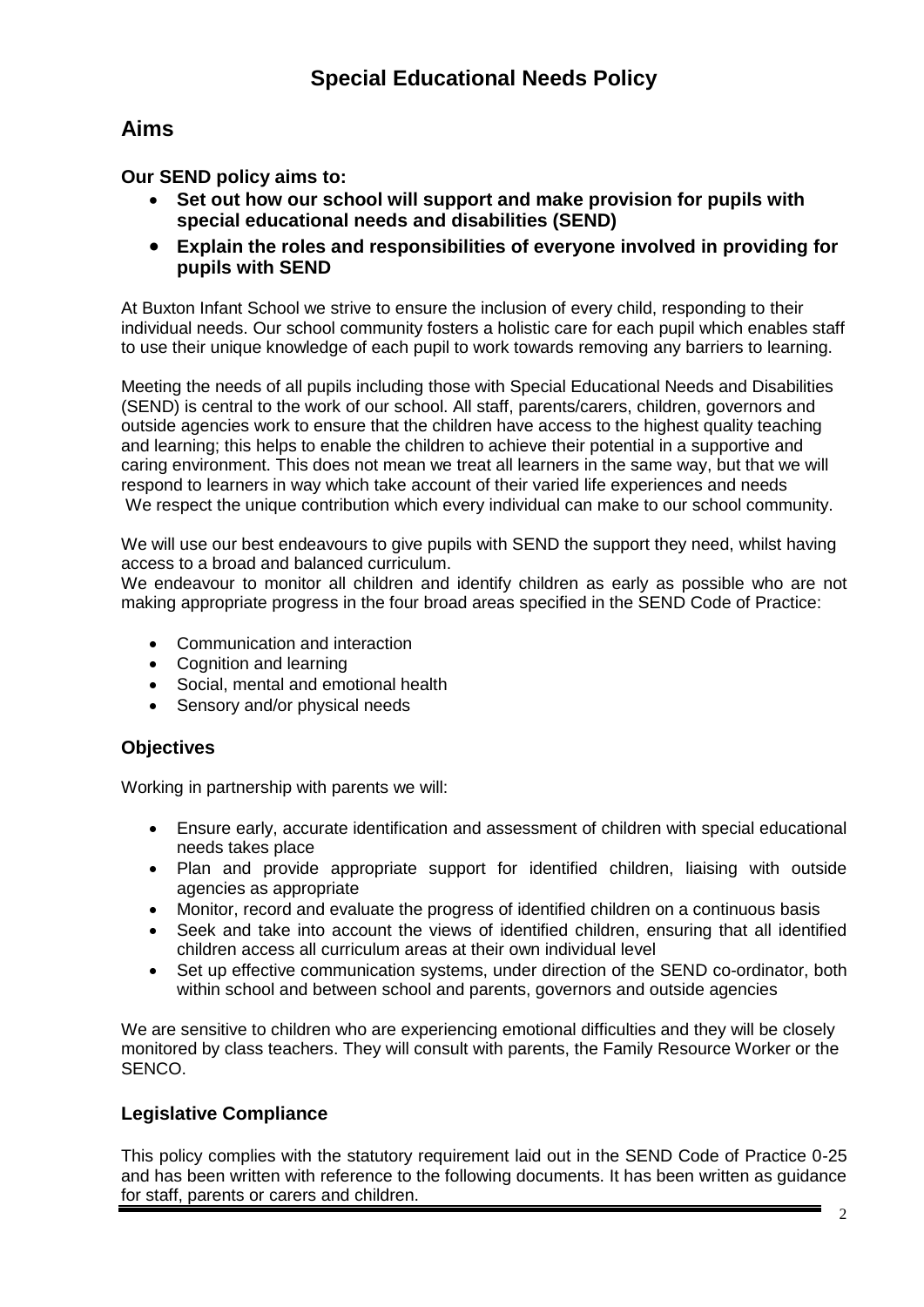- Equality Act 2010: Advice for Schools DfE Feb 2013
- SEND Code of Practice (2015)
- Safeguarding policy
- Schools SEND Information Report Regulations (2014)
- Statutory Guidance on Supporting pupils at school with medical conditions (April 2014)
- The National Curriculum in England: framework for Key Stage 1&2 (July 2014)
- Teachers Standards 2012
- Section 69(2) of the Children's and Families Act 2014

#### **Definitions of SEND and Disability (SEND)**

A pupil has SEND if they have a learning difficulty or disability which calls for special educational provision to be made for them.

They have a learning difficulty or disability if they have:

- A significantly greater difficulty in learning than the majority of the others of the same age, or
- A disability which prevents or hinders them from making use of facilities of a kind generally provided for others of the same age in mainstream schools

Special education provision is educational or training provision that is additional to, or different from, that made generally for other children or young people of the same age in mainstream schools.

#### **Admission Arrangements**

Buxton Infant School strives to be a fully inclusive school. All pupils are welcome, including those with special educational needs, in accordance with the LA Admissions Policy. According to the amended Education Act 1996, (Section 316), if a parent wishes to have their child with a statement (or Education Health Care Plan) educated in the mainstream the LA must provide a place unless this is incompatible with the efficient education of other children, and there are no reasonable steps that can be taken to prevent the incompatibility.

#### **Responsibility for the Coordination of SEND Provision**

Provision for pupils with SEND is a matter for the school as a whole. The Board of Governors, in consultation with the Head teacher, has a legal responsibility for determining the policy and provision for pupils with special educational needs. It maintains a general overview and has an appointed representative who takes particular interest in this aspect of the school. In addition to the Governing Board the school's Head teacher, the SENCO and all other members of staff have important day-to-day responsibilities. All teachers are teachers of children with special educational needs. Teaching such children is therefore a whole school responsibility.

The person responsible for overseeing the provision for children with SEND is **Jude Boyd (Head teacher).** 

The person co-ordinating the day-to-day provision of education for pupils with SEND is **Sarah Cafferky,** the Special Educational Needs Co-ordinator (SENCO). The SENCO can be contacted at Buxton Infant School on 01298 22499.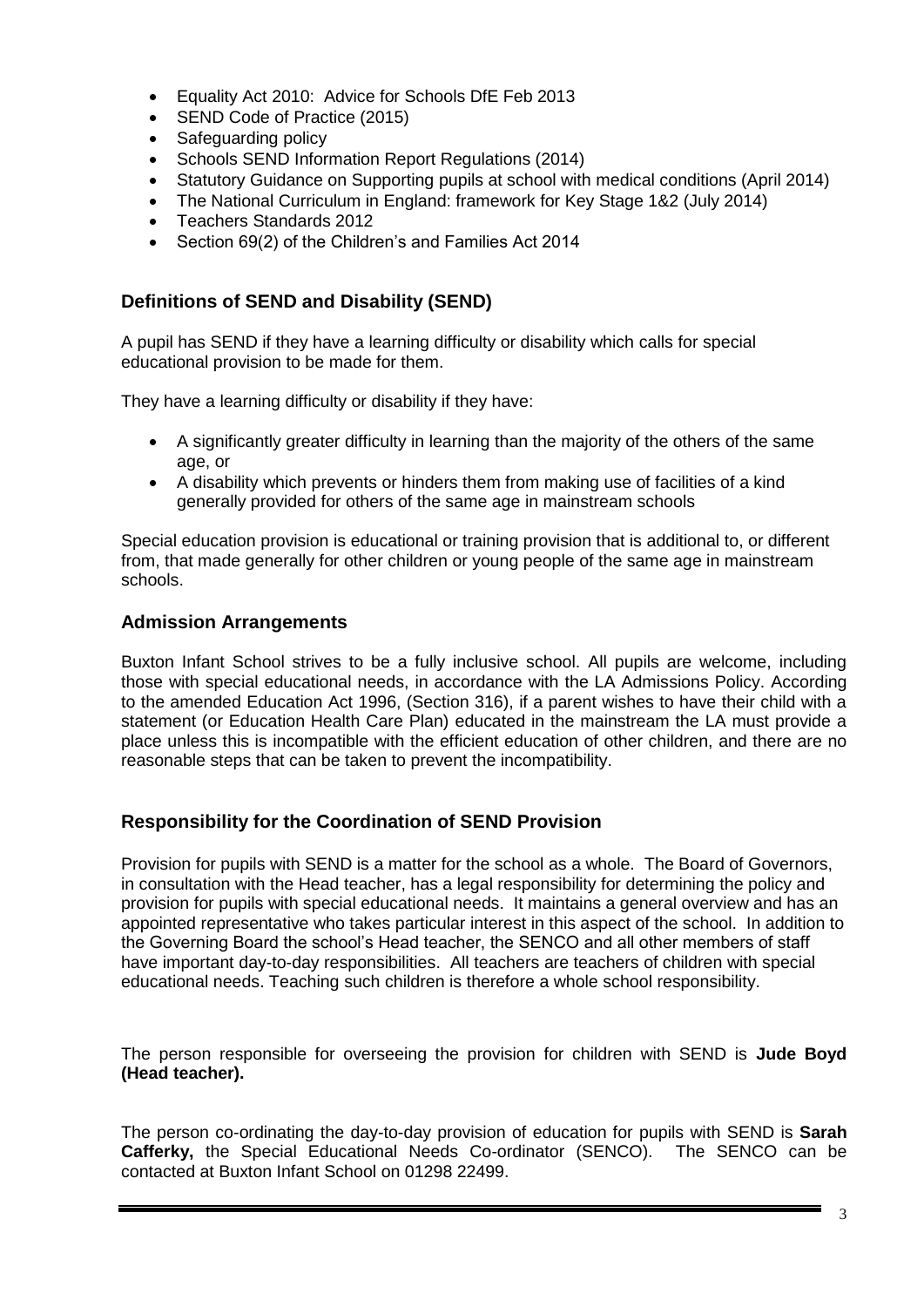## **SEN Co-ordinator (SENCO): Sarah Cafferky will:**

- Work with the headteacher and SEND governor to determine the strategic development of the SEND policy and provision in the school
- Have day-to-day responsibility for the operation of this policy and the co-ordination of specific provision made to support individual pupils with SEND, including those who have EHC plans
- Provide professional guidance to colleagues and work with staff, parents, and other agencies to ensure that pupils with SEND receive appropriate support and high quality teaching
- Advise on the graduated approach to providing SEND support
- Advise on the deployment of the school's delegated budget and other resources to meet pupils' needs effectively
- Be the point of contact for external agencies, especially the local authority and its support services
- Liaising with potential next providers of education to ensure all parties are informed and a smooth transition is secured
- Working with the head teacher and school governors ensuring that the school meets its responsibilities under the Equality Act 2010 re reasonable adjustments and access arrangements.
- Ensuring records of all children with SEND are up to date
- Liaising with the Governing Body and head to ensure the smooth running of the admissions process for children with EHCPs including the SEND report for each full Governing Body Meeting Submitting a SENCO report to each full Governing Body. To keep them fully informed of SEND issues.

The SENCO will: map the provision for each year group and the impact of the provision on the progress and outcomes for children on the SEND register is measured through:

- Analysis of pupil tracking data and progress against age related expectations
- Attendance at termly year group SEND moderation meetings
- Intervention baseline and exit data
- Progress against individual targets and SEND plans

#### **The SEND Governor Laura Bowers will:**

- Help raise awareness of SEND issues at governing body meetings
- Monitor the quality and effectiveness of SEND and disability provision within the school and update the governing body on this
- Ensure that the SENCO is carrying out their duties as stated in the SEND policy
- Work with the headteacher and SENCO to determine the strategic development of the SEND policy and provision in the school

#### **The Headteacher will:**

- Work with the SENCO and SEND governor to determine the strategic development of the SEND policy and provision within school
- Have overall responsibility for the provision and progress of learners with SEND and/or disability

#### **The Teaching Staff**

Teachers are responsible and accountable for the progress and development of the pupils in their class, even where pupils access support from teaching assistants or specialist staff.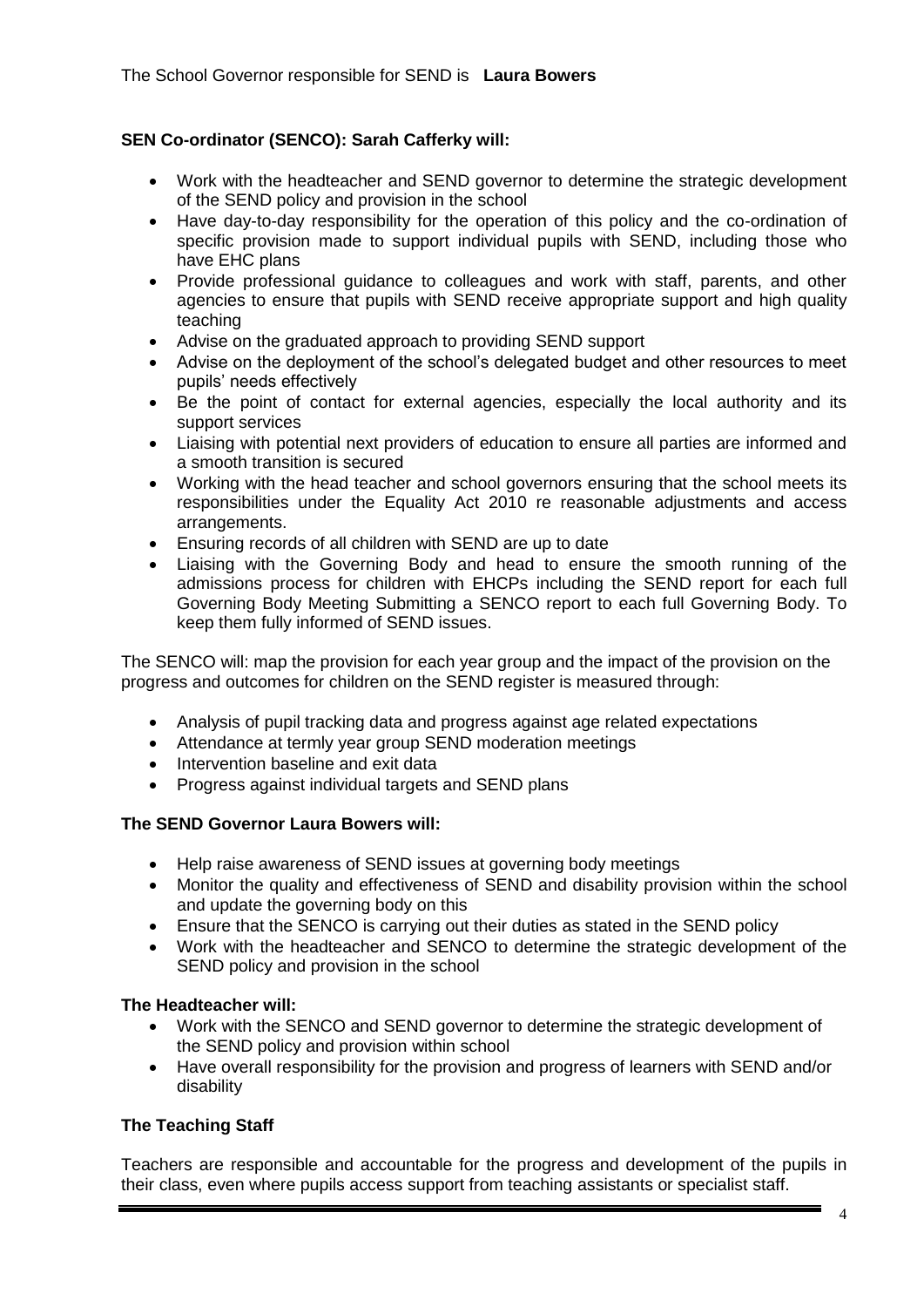All teachers have a responsibility within the SEND Policy to:

- To provide high quality differentiated classroom teaching
- To ensure that all pupils with SEND make progress
- To work closely with Teaching Assistants or specialist staff to plan and assess the impact of support and intervention and how they can be linked to classroom teaching
- To be fully aware of procedures for identifying, assessing and making provision for pupils with SEND
- Meet with parents of children on SEND support when compiling the SEND support plan

#### **The Role of Teaching Assistants**

All Teaching Assistants should be fully aware of the school's SEND policy and the procedures for identifying, assessing and making provision for pupils with SEND. They should use the school's procedure for giving feedback to teachers about pupils' progress. Teaching Assistants work as part of a team with the SENCO and class teachers supporting pupils' individual needs and ensuring inclusion of pupils with SEND within the class. They play an important role in monitoring progress.

Teaching assistants will:

- Ensuring the day to day provision is in place for the pupils they support
- Implementing the agreed strategies and programmes, and advice from specialists
- Record keeping
- Maintaining specialist equipment
- Regular communication with the class teacher, parents and SENCO

#### **Governing Body**

The Governing Body, through the SEND Governor, liaises closely with the SENCO and the Head.

The Governing Body must:

- Ensure that children with SEND take part in school activities together with those who do not
- Publish the SEND information report on the school's website and ensure that it is reviewed annually
- Use best endeavours have been used to ensure that necessary provision is made for any individual who has SEND
- Co-operate with their Local Authority in the Local Offer
- Handle any complaints made by parents in line with the Local Authority procedure

## **Role and Rights of parents**

We encourage parents to:

- Work closely with the school in order to develop a partnership that will support children identified as SEND
- To take part in the reviews of SEND plans
- Attend annual reviews for children with an EHCP or GRIP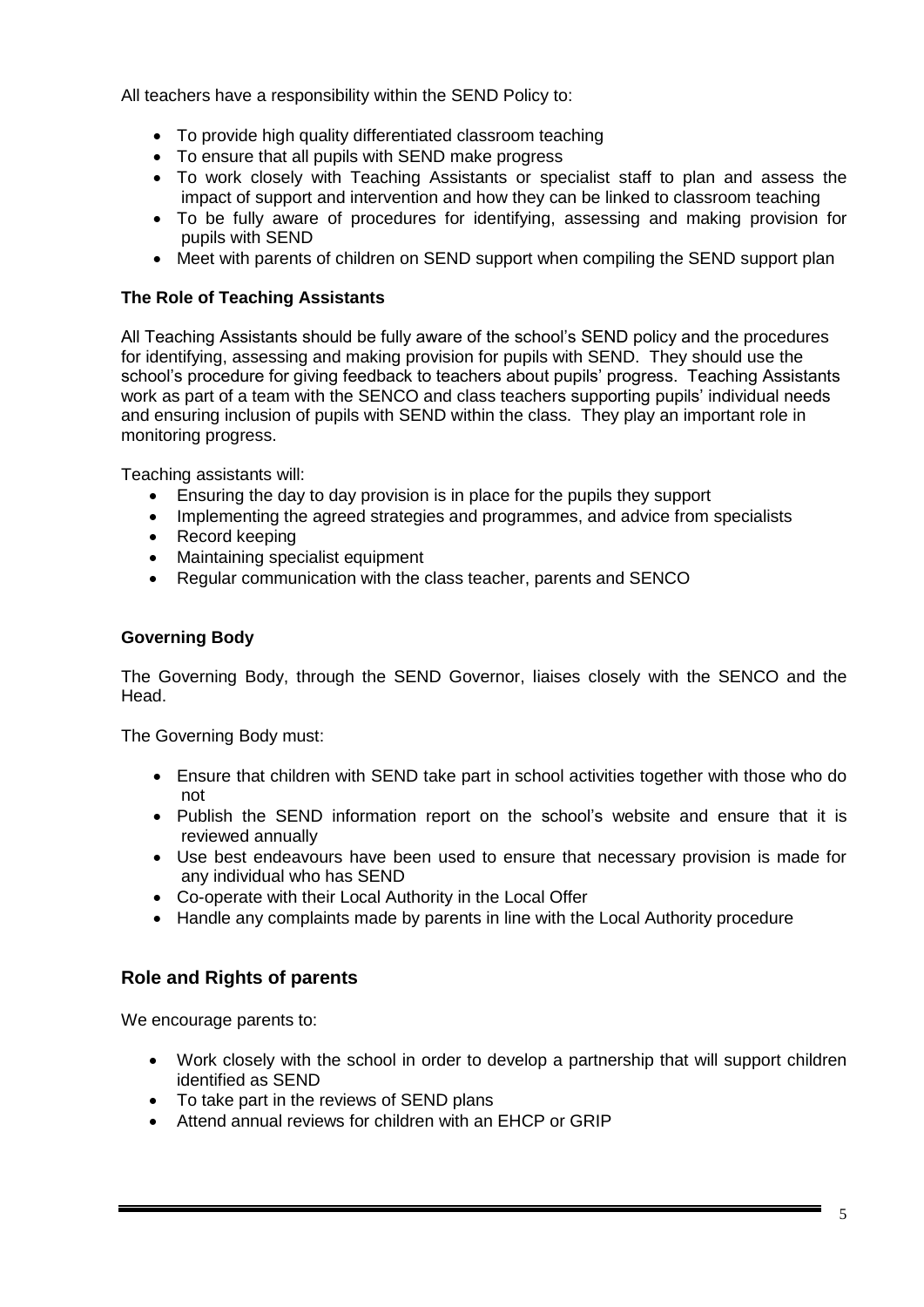## **Identifying pupils with SEND and assessing their needs**

Class teachers will make regular assessments of progress for all pupils and identify those whose progress:

- Is significantly slower than that of their peers starting from the same baseline
- Fails to match or better the child's previous rate of progress
- Fails to close the attainment gap between the child and their peers
- Widens the attainment gap

This may include progress in areas other than attainment, for example, social needs. Slow progress and low attainment will not automatically mean a pupil is recorded as having SEND.

When deciding whether special educational provision is required, we will start with the desired outcomes, including the expected progress and attainment, and the views and the wishes of the pupil and their parents. We will use this to determine the support that is needed and whether we can provide it by adapting our core offer, or whether something different or additional is needed.

## **Consulting with pupils and parents**

We will have an early discussion with the pupil and their parents when identifying whether they need special educational provision. These conversations will make sure that:

- Everyone develops a good understanding of the pupil's areas of strength and difficulty
- We take into account the parents' concerns
- Everyone understands the agreed outcomes sought for the child
- Everyone is clear on what the next steps are

## **Assessing and reviewing pupil's progress towards outcomes**

We will follow the graduated approach and the four-part cycle of **assess, plan, do, review**. The class or subject teacher will work with the SENCO to carry out a clear analysis of the pupil's needs. This will draw on:

- The teacher's assessment and experience of the pupil
- Their previous progress and attainment or behaviour
- Other teachers' assessments, where relevant
- The individual's development in comparison to their peers and national data
- The views and experience of parents
- The pupil's own views
- Advice from external support services, if relevant

The assessment will be reviewed regularly.

All teachers and support staff who work with the pupil will be made aware of their needs, the outcomes sought, the support provided, and any teaching strategies or approaches that are required. We will regularly review the effectiveness of the support and interventions and their impact on the pupil's progress.

# **Our Graduated Approach to SEND Support**

Teachers are responsible and accountable for the progress and development of all pupils in their class, including where pupils access support from teaching assistants or specialist staff.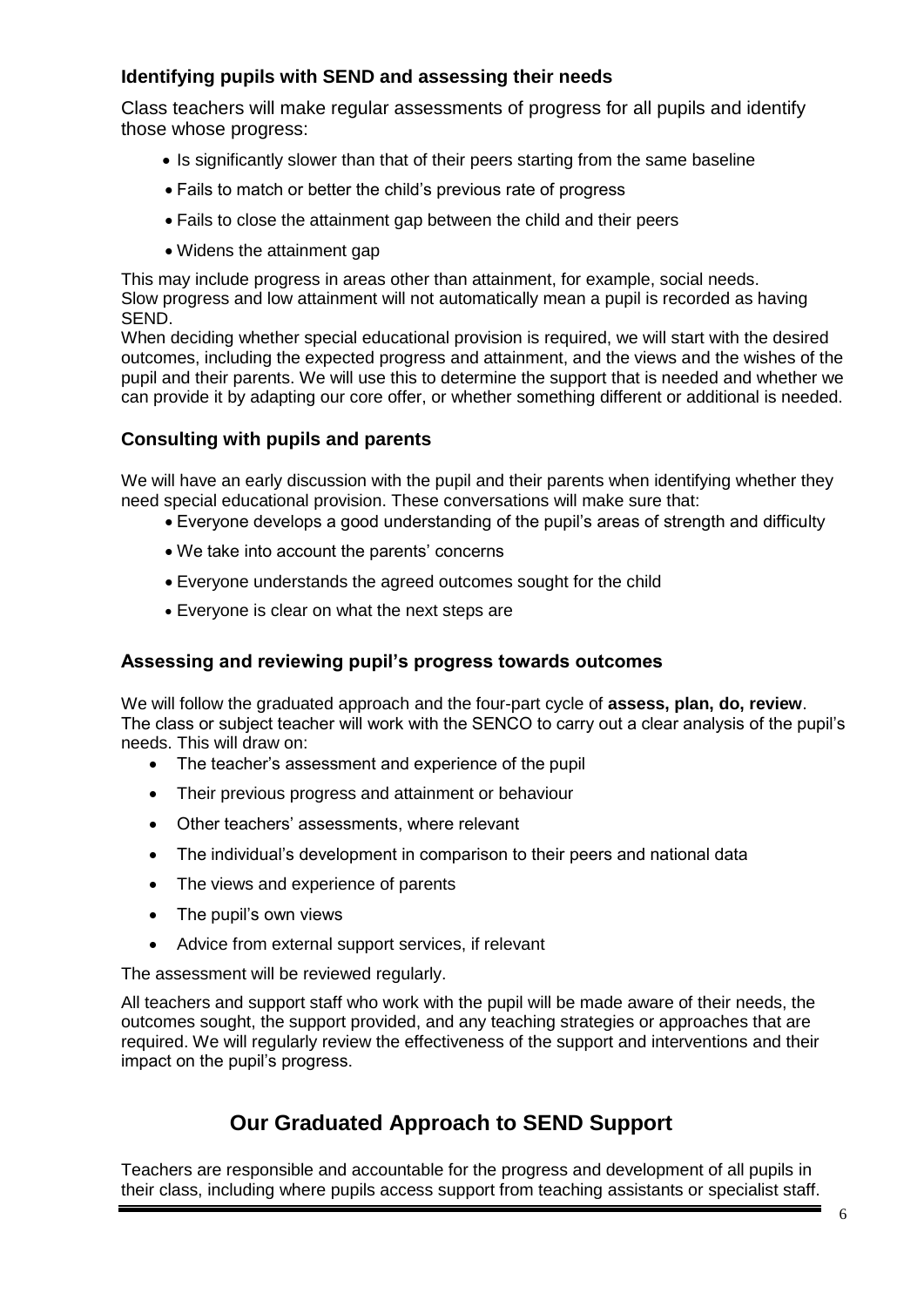The quality of teaching is carefully reviewed by the SLT through regular lesson observations, work scrutiny, planning scrutiny and pupil progress meetings.

## **1. Differentiated class work or target work**

The vast majority of children at Buxton Infant School will meet all their educational potential through high quality targeted teaching. A process of on-going teacher assessments and termly pupil progress meetings with the leadership team identifies pupils making less than expected progress given their age and individual circumstances. This can be characterised by progress which:

- is significantly slower than that of their peers starting from the same baseline;
- fails to match or better the child's previous rate of progress;
- fails to close the attainment gap between the child and their peers;

Pupils whose progress is causing concern are identified to the SENCO and are monitored. If these concerns continue to persist interventions may be run.

. Interventions that may be used include:

- Target reading
- Specific literacy interventions such as Action Words/Whole word learning
- NELI language catch up program
- Specific numeracy interventions
- Nurture Group, Positive Play, T days or Structured play
- Developmental Coordination programmes

#### **2. A child is placed on the SEND register at SEN Support**

Where progress continues to be a concern then a SEND plan will be written and a child will be added to the SEND register. Termly meetings will be held with the parents to formulate the plan to remove barriers to learning and put effective special educational provision in place. This will begin the cycle of assess, plan, do, review with the child at the centre of the process. A profile will be started for a child. It will include the parents' views, the child's views and views of the school. This will be a working document that will evolve with the child and over time.

#### **3. A higher level of need**

Where pupils have higher levels of need, and with parental permission, the school may seek advice from external agencies. These agencies include:

- Educational Psychology Service
- Speech and Language Therapist (SALT)
- Behaviour Support
- Autism Outreach
- The support Service for Physical Impairment
- School Nurse or Specialist Paediatrician
- Child and Adolescent Mental Health

## **4. Application for GRIPs or an EHCP**

A small number of pupils, whose needs are complex and long term may require a greater level of support than that provided at SEND support from the schools own resources. For these pupils a request will be made to the Local Authority to conduct an assessment of educational, health and care needs. This may result in an EHCP.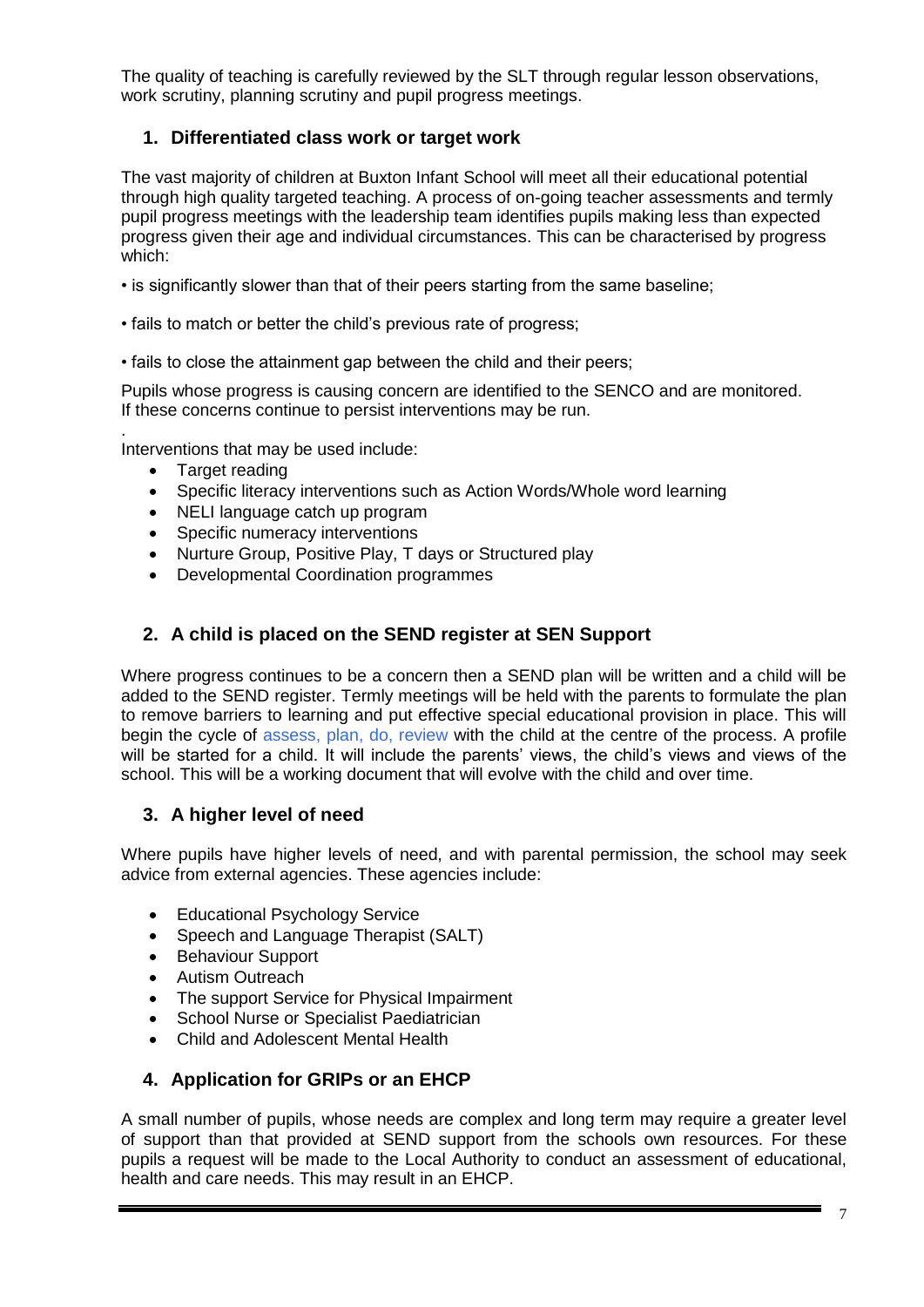Where a pupil's needs are not as evidently complex for an EHCP and are more specific and not necessarily long term, then an application for GRIPs can be made. GRIP stands for Graduated Response For Individual Pupils.

## **Criteria for Exiting the SEND Register**

If it is felt that a pupil is making progress, which is viewed as being sustainable, then they may be taken off of the SEND register. If this is the case then the views of the teacher, SENCO, pupil and parents will be taken into account, as well as that of any other professionals involved with the child. In instances where it is agreed by all parties to take a pupil off the SEND register, all records will be kept until the pupil leaves the school (and passed on to the next setting). The pupil will continue to be monitored through the schools monitoring procedures, such as pupil progress meetings, and also by the SENCO on a termly basis.

#### **Support for pupils moving schools**

When children leave our school the SENCO/ class teacher and/or Head Teacher liaise with schools and pass on information about pupils with SEND before their transfer to that school. The SENCO from the relevant school is invited to attend the Annual Review meeting for pupils with an Education Health Care Plan or GRIP

Where possible we will ensure that a pupil with SEND who is moving schools has a tailor made transition programme in place so that they have time to get to know the geography of the new school, staff that may be supporting them and what the routines are.

#### **Adaptions to the curriculum and learning environment.**

We make the following adaptions to ensure all pupils needs are met:

- Differentiating our curriculum to ensure all pupils are able to access it, for example, by grouping, 1:1 work, teaching style, content of the lesson, etc.
- Adapting our resources and staffing
- Using recommended aids, such as laptops, coloured overlays, visual timetables, larger font, etc.
- Differentiating our teaching, for example, giving longer processing times, preteaching of key vocabulary, reading instructions aloud, etc

 $\bullet$ 

There will be regular updating of equipment in consultation with professionals e.g. physiotherapists to ensure that the children's individual needs are met. Every attempt will be made to ensure that:

Internal areas of the school premises are:

- Organised to reflect a knowledge of child development and, primarily, the needs and interests of the child
- Organised to provide a full range of experiences
- Organised to allow for the withdrawal of children for individual or small group work relating to Support plans or intervention programmes
- Organised to allow for the withdrawal of children for medical reasons or for children who are upset or distracted by the classroom environment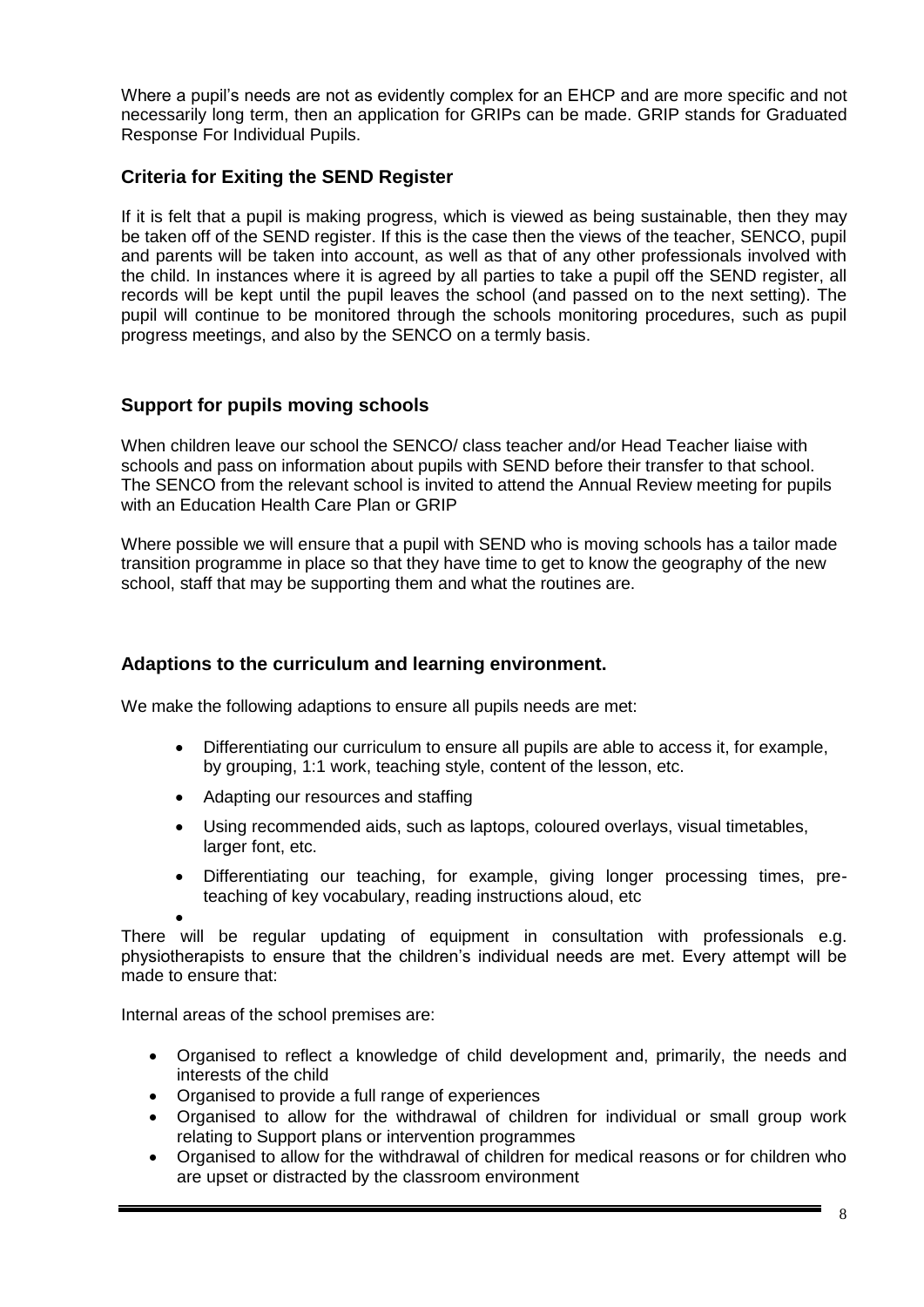• The school classrooms are autistic, visual and hearing impaired friendly

External areas of the school premises are:

- Safe, secure (possibly enclosed)
- Easily managed and supervised from a staff point of view
- Organised for adaptability with areas to stimulate a variety of opportunities for different types of play situations

All aspects of the schools Health and Safety Policy and accessibility plan will be implemented. The progress of the Accessibility plan is reviewed every three years.

## **Evaluating the effectiveness of SEND provision**

We evaluate the effectiveness of provision for pupils with SEND by:

- Reviewing pupils' individual progress towards their goals each term
- Reviewing the impact of interventions after each cycle of assess-plan-do-review
- Using parent questionnaires
- Monitoring by the SENCO
- Using provision maps to measure progress
- Holding annual reviews for pupils with EHCP or GRIP plans

#### **Storing and Managing Information**

Documents relating to pupils on the SEND register will be stored in a locked cabinet. SEND records will be passed on to a child's next setting when he or she leaves.

#### **Supporting Pupils at School with Medical Conditions**

The school recognises that pupils at school with medical conditions should be properly supported so that they have full access to education, including school trips and physical education. Some children with medical conditions may be disabled and where this is the case the school will comply with its duties under the Equality Act 2010. Some may also have special educational needs and may have a statement, or Education, Health and Care plan which brings together health and social care needs, as well as their special educational provision, and in these instances the SEND Code of Practice (2014) is followed. The school has a policy for Supporting Pupils at School with Medical Conditions, which can be found under the "Polices" tab on the school website.

## **Funding**

Resources will be allocated according to a priority of needs as agreed by the head teacher, the SEND co- coordinator and the class teachers involved.

#### **In-Service training in relation to SEND**

Appropriate in-service training will be made available to teaching and non- teaching staff often during INSET days to address specific training needs.

In order to maintain and develop the quality of teaching and provision to respond to the strengths and needs of all pupils, all teachers and often teaching assistant attend weekly CPD meetings.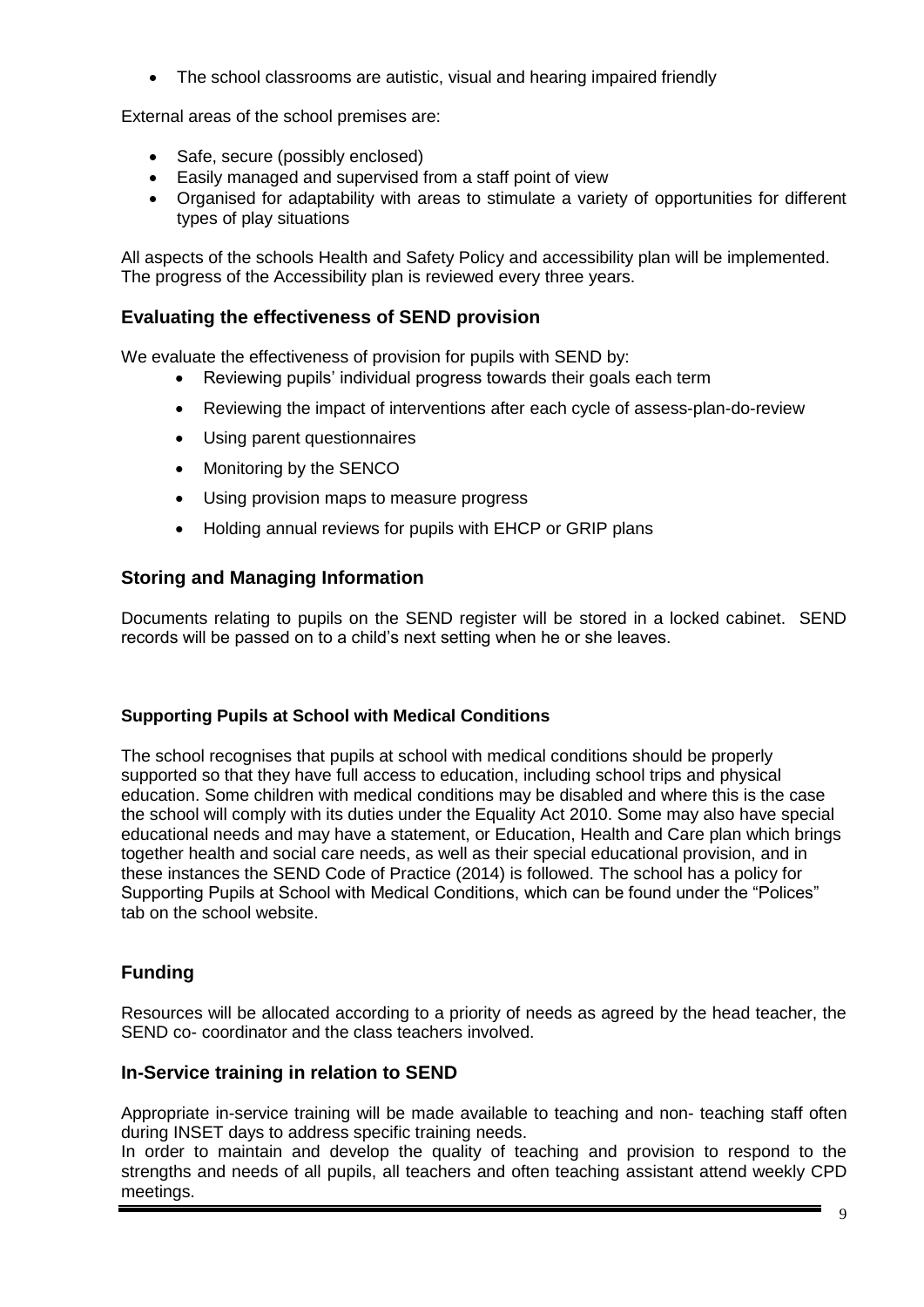The schools SENCO regularly attends local SENCO cluster meetings in order to keep up to date with local and national updates and to participate in training and to share good practice.

#### **Complaints Procedure**

As we always work closely with parents, consulting them regularly, it is hoped that complaints about SEND provision will be rare. However, should there be a complaint, the following procedure should be adopted:

- 1. Parents are encouraged to discuss the problem with the class teacher, together with the SENCO.
- 2. If the problem is not resolved, then the parents should make an appointment to discuss the problem with the Head teacher. If necessary, parents may complain to the Governors in writing. The complaints procedure is on the school website.
- 3. If the problem remains unresolved, the parents have the right to discuss their problems with an LA representative, with or without members of the school staff present. If appropriate the Parent Partnership Service can become involved to support the parents and give advice.

Adopted by the governing board of Buxton Infant School on 17<sup>th</sup> March 2022.